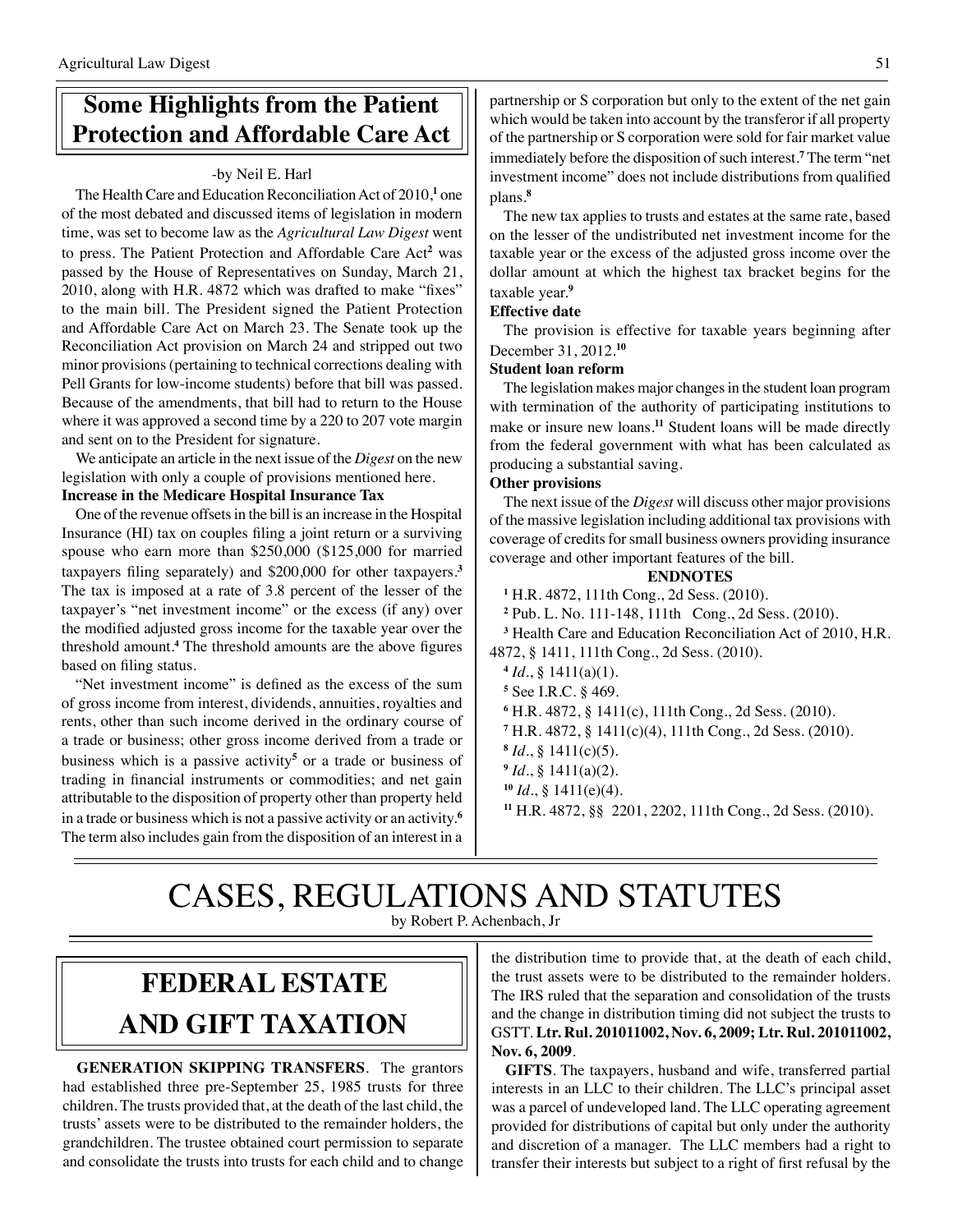LLC and other restrictions. The taxpayers filed gift tax returns and claimed the federal gift tax annual exclusion. The IRS disallowed the annual exclusion on the basis that the transfers were not complete gifts of present interests in the LLC interests. The court agreed, holding that the LLC interests transferred were subject to conditions which prevented the children from currently enjoying the economic benefit of the LLC interests. **Fisher v. United States, 2010-1 U.S. Tax Cas. (CCH) ¶ 60,588 (S.D. Ind. 2010)**.

**VALUATION**. The decedent's estate included 20 percent of the common stock of a closely-held corporation. The stock had never been publicly traded and no sales of the stock had occurred in the 10 years prior to the decedent's death. In the six years preceding the decedent's death, the corporation profit dropped to almost zero. For estate tax purposes, the estate calculated the value of the decedent's share of the corporation at \$1.75 million using the capitalization of income method, under which a company's value is calculated by (1) projecting the company's annual income, (2) determining a companyspecific capitalization rate, (3) dividing the projected income by the capitalization rate, and (4) adding the value of non-operating assets. This yielded a valuation of \$25.8 million for the company, of which the estate's share was \$5.3 million, which was then further reduced by 40 percent to account for the decedent's minority ownership interest and by a further 45 percent to account for lack of marketability, to arrive at the final valuation of \$1.75 million. The estate argues that this valuation reflects the company's grim profit prospects. The IRS valued the decedent's interest at \$32 million, using two independent methods: the comparable public company method, which yielded a company value of \$260 million, and the discounted cashflow method, which was performed twice (using different estimated future values) and which yielded company values of \$212.6 million and \$158.8 million. The IRS settled on \$225 million, of which the estate's share was \$46.3 million. That value was then discounted by 30 percent to account for lack of marketability, thus arriving at the final value of \$32 million. The IRS valuation did not account for any lessening of profits from competition. The Tax Court disagreed with both valuations and used the capitalization of income method and added the value of non-operating assets. The decedent's share of the value of the company was reduced by a 15 percent minority interest discount and 30 percent for lack of marketability for a final value of \$13.5 million. The appellate court held that the Tax Court properly ignored both the estate and IRS valuations as flawed and substituted its own valuation method. The IRS also sought an accuracy-based penalty which was denied by the Tax Court. The appellate court remanded the case back to the Tax Court for a finding whether the estate's reliance on its appraiser was reasonable. On remand, the Tax Court found that the reliance was reasonable and the appellate court affirmed. See also Thompson v. Comm'r, 499 F.3d 129 (2d Cir. 2007), *aff'g, vac'g and rem'g*, T.C. Memo. 2004-174. **Thompson v. Comm'r, 2010-1 U.S. Tax Cas. (CCH) ¶ 60,589 (2d Cir. 2010),**  *aff'g unrep***, Tax Court dec.**

# **federal income taxation**

**CHARITABLE ORGANIZATIONS**. The IRS has published a list of six things taxpayers should know about the tax treatment of tax-exempt organizations.

*Annual returns are made available to the public*. Exempt organizations generally must make their annual returns available

for public inspection. This also includes the organization's application for exemption. In addition, an organization exempt under 501(c)(3) must make available any Form 990-T, Exempt Organization Business Income Tax Return. These documents must be made available to any individual who requests them, and must be made available immediately when the request is made in person. If the request is made in writing, an organization has 30 days to provide a copy of the information, unless it makes the information widely available.

*Donor lists generally are not public information*. The list of donors filed with Form 990, Return of Organization Exempt From Income Tax, is specifically excluded from the information required to be made available for public inspection by the exempt organization. There is an exception: private foundations and political organizations must make their donor list available to the public.

*How to find tax-exempt organizations*. The easiest way to find out whether an organization is qualified to receive deductible contributions is to ask them. You can ask to see an organization's exemption letter, which states the Code section that describes the organization and whether contributions made to the organization are deductible. You can also search for organizations qualified to accept deductible contributions in IRS Publication 78, Cumulative List of Organizations and its Addendum, available at IRS.gov. Taxpayers can also confirm an organization's status by calling the IRS at 877-829-5000.

*Which organizations may accept charitable contributions*. Not all exempt organizations are eligible to receive tax-deductible charitable contributions. Organizations that are eligible to receive deductible contributions include most charities described in section  $501(c)(3)$  of the Internal Revenue Code and, in some circumstances, fraternal organizations described in section  $501(c)(8)$  or section  $501(c)(10)$ , cemetery companies described in section  $501(c)(13)$ , volunteer fire departments described in section 501(c)(4), and veterans' organizations described in section  $501(c)(4)$  or  $501(c)(19)$ .

*Requirement for organizations not able to accept deductible contributions*. If an exempt organization is ineligible to receive tax-deductible contributions, it must disclose that fact when soliciting contributions.

*How to report inappropriate activities by an exempt organization*. If a taxpayer believes that the activities or operations of a tax-exempt organization are inconsistent with its tax-exempt status, a taxpayer may file a complaint with the Exempt Organizations Examination Division by completing Form 13909, Tax-Exempt Organization Complaint (Referral) Form. The complaint should contain all relevant facts concerning the alleged violation of tax law. Form 13909 is available at IRS.gov or by calling 800-TAX-FORM (800-829-3676). See also IRS Publication 526, Charitable Contributions. **IRS Tax Tip 2010- 59**.

## **CORPORATIONS**

REORGANIZATIONS. In 2007 the IRS issued temporary regulations amending the signing date rule for nonrecognition of gain and loss from reorganization of corporations. *72 Fed. Reg. 12974 (March 20, 2007).* The temporary regulations were revisions of final regulations adopted in 2005, see 16 *Agric. L. Dig.* 141 (2005). The revisions include (1) the definition of fixed consideration under the signing date rule; (2) expansion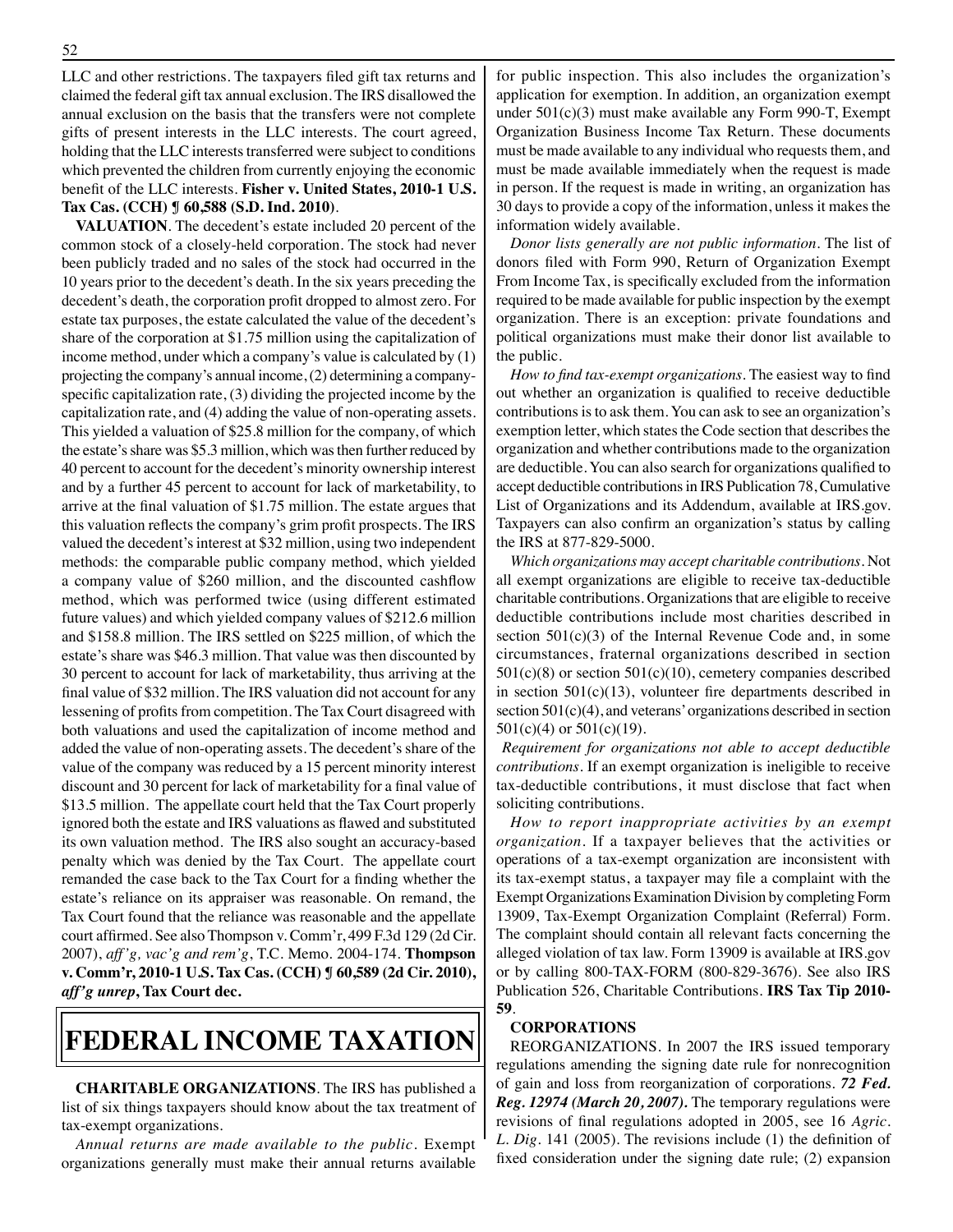#### Agricultural Law Digest 53

of the definition of the contract modification rule; (3) expansion of the signing date rule to include contingent adjustments to the consideration received in the reorganization; and (4) provision for altering the signing date value of the issuing corporation's stock if the issuing corporation's capital structure is altered or the number of issuing shares is altered. The temporary regulations have expired under I.R.C. § 7805(e)(2) and the IRS has issued guidance which will apply until further guidance can be published. **Notice 2010-25, I.R.B. 2010-14**.

**COURT AWARDS AND SETTLEMENTS.** The taxpayer filed a suit against a former employer for gender, religion and race discrimination. The taxpayer settled for the amount of medical expenses after being told that the settlement would not be taxed. However, the settlement agreement made no mention of the purpose of the payment except to settle the lawsuit. The court held that the settlement payment was taxable income because the taxpayer failed to provide evidence that the payment was made in compensation for medical expenses. **Espinoza v. Comm'r, T.C. Memo. 2010-53**.

**DEMUTUALIZATION.** The following discussion of *Fisher v. United States, 2008-2 U.S. Tax Cas. (CCH) ¶ 50,481 (Fed. Cl. 2008)*, is from Harl, "Income Tax Consequences of Demutualization," 19 *Agric. L. Dig*. 133 (2008):

"The shift from member-owned, mutual insurance companies, to policyholder-owned firms, often publicly-traded, has produced a dramatic reordering of the insurance landscape in recent years. The move, facilitated by changes in state insurance laws, has involved an exchange of shares (or money) for the members' ownership rights in the company which included voting and distribution rights as well as contractual insurance rights. . . ."

"The key question, which is still not answered, is the amount of income tax basis for the shares issued in the exchange. On May 19, 2000, the Internal Revenue Service released a private letter ruling,**,** *Ltr. Rul. 200020048, Feb. 22, 2000*, which had been requested by the company, Sun Life Assurance Company. The ruling dealt with several aspects of the demutualization process as carried out by Sun Life. The ruling stated that the ownership rights at stake 'cannot be obtained by any purchase separate from an insurance contract. . .' issued by the company. Accordingly, IRS ruled that, based on [I.R.C.  $\S$  354(a)(1)], 'no gain or loss will be recognized by the Eligible Policyholders on the deemed exchange of their Ownership Rights solely for Company stock . . .' IRS further ruled that the '. . . basis of the Company stock deemed received by the eligible Policyholders in the exchange will be the same as the basis of the Ownership rights surrendered in exchange for such Company stock.' That amount was zero. . . ."

"The United States Court of Federal Claims, in deciding the case, stated that '. .. . the opinion rendered by plaintiff's valuation expert that the value of the ownership rights was not discernible' was supported by the record which led the court to conclude that this was an appropriate case for application of the 'open transaction' doctrine by which taxpayers could treat amounts received as return of basis until the basis was exhausted, with the remaining amounts subject to income tax. The problem with that outcome is that the court provided no guidance as to how the income tax basis amount should be determined."

The case has been affirmed in a decision designated as not for

publication. **Fisher v. United States, 2010-1 U.S. Tax Cas. (CCH) § 50,289 (Fed. Cir. 2010),** *aff'g***, 2008-2 U.S. Tax Cas. (CCH) ¶ 50,481 (Fed. Cl. 2008)***.*

**DOMESTIC PRODUCTION DEDUCTION.** The taxpayer was a non-exempt farmer's marketing agricultural cooperative. The cooperative made payments to members which were qualified perunit retain allocations because they were (1) distributed with respect to the crops that the cooperative stored, processed and marketed for its patrons; (2) determined without reference to the cooperative's net earnings; and (3) paid pursuant to a contract with the patrons establishing the necessary pre-existing agreement and obligation, and within the payment period of I.R.C. § 1382(d). The IRS ruled that the cooperative was allowed to add back these amounts paid to members as net proceeds in calculating its qualified production activities income under I.R.C. § 199(d)(3)(C). **Ltr. Rul. 201010013, Nov. 24, 2009**.

**EMPLOYER HIRING INCENTIVES**. The IRS has published a discussion of two new tax benefits available to employers hiring workers who were previously unemployed or only working part time. These provisions are part of the Hiring Incentives to Restore Employment Act (HIRE), Pub. L. No. 111-147, enacted into law on March 18, 2010.

Employers who hire unemployed workers this year (after Feb. 3, 2010 and before Jan. 1, 2011) may qualify for a 6.2-percent payroll tax incentive, in effect exempting them from their share of Social Security taxes on wages paid to these workers after the date of enactment. This reduced tax withholding will have no effect on the employee's future Social Security benefits, and employers would still need to withhold the employee's 6.2-percent share of Social Security taxes, as well as income taxes. The employer and employee's shares of Medicare taxes would also still apply to these wages.

In addition, for each worker retained for at least a year, businesses may claim an additional general business tax credit, up to \$1,000 per worker, when they file their 2011 income tax returns.

New hires filling existing positions also qualify but only if the workers they are replacing left voluntarily or for cause. Family members and other relatives do not qualify.

In addition, the new law requires that the employer get a statement from each eligible new hire certifying that he or she was unemployed during the 60 days before beginning work or, alternatively, worked fewer than a total of 40 hours for someone else during the 60-day period. The IRS is currently developing a form employees can use to make the required statement.

Businesses, agricultural employers, tax-exempt organizations and public colleges and universities all qualify to claim the payroll tax benefit for eligible newly-hired employees. Household employers cannot claim this new tax benefit.

Employers claim the payroll tax benefit on the federal employment tax return they file, usually quarterly, with the IRS. Eligible employers will be able to claim the new tax incentive on their revised employment tax form for the second quarter of 2010. Revised forms and further details on these two new tax provisions will be posted on IRS.gov during the next few weeks. **IR-2010-33**. See article by Neil Harl on the HIRE Act developments, p. 49 *supra*.

**EXPENSE METHOD DEPRECIAITON**. The Hiring Incentives to Restore Employment Act (HIRE), Pub. L. No. 111- 147, extended I.R.C. § 179 expense method depreciation through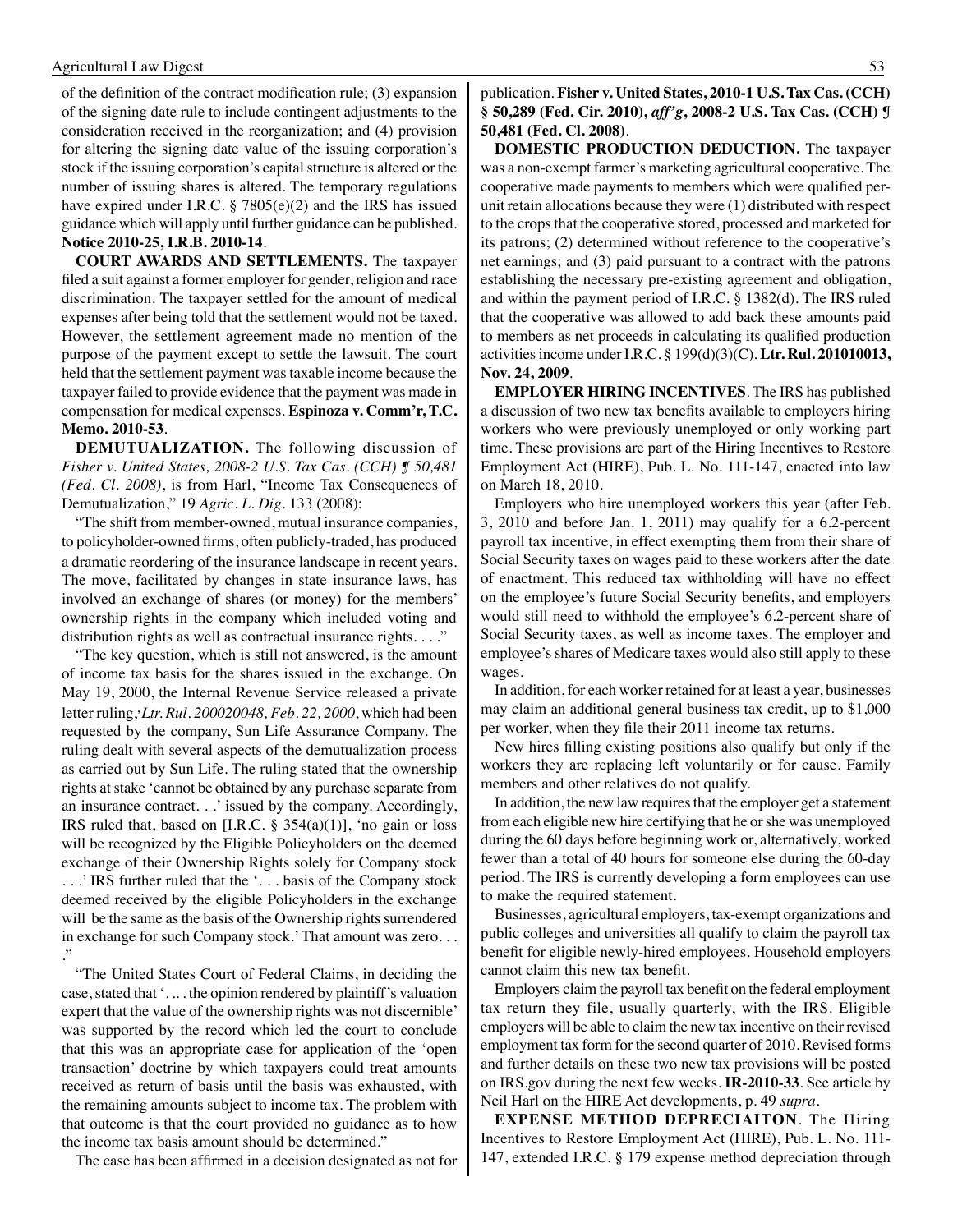2010 at the \$250,000. See article by Neil Harl on the HIRE Act developments, p. 49 *supra*.

**FARM INCOME AND DEDUCTIONS**. The IRS has issued a summary of ten items of farm income and deductions.

*Crop Insurance Proceeds.* Taxpayers must include in income any crop insurance proceeds received as the result of crop damage. A taxpayer generally includes them in the year they were received. [**Ed. Note**: However, taxpayers may be eligible to elect to defer the amounts to the year following the year of destruction or damage to the crops.]

*Sales Caused by Weather-Related Conditions.* If a taxpayer sells more livestock, including poultry, than the taxpayer normally would in a year because of weather-related conditions, the taxpayer may be able to choose to postpone reporting the gain from selling the additional animals due to the weather until the next year. [**Ed. Note**: Taxpayers may be eligible, for draft, dairy or breeding livestock, to reinvest the proceeds within four years in similar livestock and, in special situations, in other farm property.]

*Farm Income Averaging.* Taxpayers may be able to average all or some of a current year's farm income by allocating it to the three prior years. This may lower the current year tax if current year income from farming is high, and taxable income from one or more of the three prior years was low. This method does not change a prior year tax, it only uses the prior year information to determine the current year tax.

*Deductible Farm Expenses.* The ordinary and necessary costs of operating a farm for profit are deductible business expenses. An ordinary expense is an expense that is common and accepted in the farming business. A necessary expense is one that is appropriate for the business.

*Employees and hired help.* A taxpayer can deduct reasonable wages paid for labor hired to perform farming operations. This includes full-time employees as well as part-time workers.

*Items Purchased for Resale.* Taxpayers may be able to deduct the cost of livestock and other items purchased for resale *in the year of sale.* [**Ed. Note**: not necessarily the year of purchase.] This cost includes freight charges for transporting the livestock to the farm.

*Net Operating Losses.* If a taxpayer's deductible expenses from operating the farm are more than other income for the year, a taxpayer may have a net operating loss. If a taxpayer has a net operating loss this year, the taxpayer can carry it back five years and then forward to other years and deduct it. A taxpayer may be able to get a refund of part or all of the income tax paid for past years or may be able to reduce taxes in future years.

*Repayment of loans.* Taxpayers cannot deduct the repayment of a loan if the loan proceeds are used for personal expenses. However, if the proceeds of the loan are used for a farming business, taxpayers can deduct the interest that paid on the loan.

*Fuel and Road Use.* Taxpayers may be eligible to claim a credit or refund of federal excise taxes on fuel used on a farm for farming purposes.

*Farmers Tax Guide*. More information about farm income and deductions can be found in IRS Publication 225, Farmer's Tax Guide which is available at www.IRS.gov or by calling the IRS at 800-TAX-FORM (800-829-3676). **IRS Tax Tip 2010-56**.

**GAMBLING LOSSES**. The taxpayer filed a Schedule C as a professional gambler and claimed gambling losses in excess of gambling income and deductions for meals and entertainment and for promotional activities. The court held that I.R.C. § 165(d) limits any deduction for gambling losses in excess of gambling income. The promotion activities expenses were disallowed because the taxpayer failed to prove that the expenses were ordinary and necessary for the gambling activity. **Crawford v. Comm'r, T.C. Memo. 2010-54**.

**HEALTH COVERAGE TAX CREDIT**. The IRS has published a discussion of the health coverage tax credit. The health coverage tax credit pays 80 percent of health insurance premiums for eligible taxpayers and their qualified family members. The HCTC pays 80 percent of an eligible taxpayer's health insurance premiums. The HCTC is a refundable credit, which means it not only reduces a taxpayer's tax liability but also may result in cash back at the end of the year. Taxpayers can receive the HCTC monthly—when their health plan premiums are due—or as a yearly tax credit. A taxpayer may be eligible for the HCTC if the taxpayer receives Trade Readjustment Allowances—or unemployment insurance in lieu of TRA—through one of the Trade Adjustment Assistance programs. A taxpayer also may be eligible for the HCTC if the taxpayer is a Pension Benefit Guaranty Corporation payee and is 55 years old or older. The most common types of health plans that qualify for the HCTC include COBRA, state-qualified health plans, and spousal coverage. In some cases, non-group/individual plans and health plans associated with Voluntary Employee Benefit Associations established in lieu of COBRA plans also qualify. HCTC candidates receive the HCTC Program Kit by mail. The Kit explains the tax credit and provides a simple checklist to determine eligibility. Also included in the Kit is the HCTC Registration Form. For more information on the HCTC and how it may benefit you, call the HCTC Customer Contact Center toll free at 1-866-628- HCTC (4282). **IRS Tax Tip 2010-54**.

**HEALTH INSURANCE**. The IRS has announced that it has de-coordinated its coordinated issue paper "All Industries Coordinated Issue on Health Insurance Deductibility for Selfemployed Individuals" See **http://www.irs.gov/businesses/ article/0,,id=96445,00.html**

**INNOCENT SPOUSE**. The Tax Court, in *Lantz v. Comm'r, 132 T.C. No. 8 (April 7, 2009)*, held that the two-year limitation on bringing an innocent spouse relief claim was invalid. The IRS has rejected the holding in *Lantz* and will continue to litigate the issue. The IRS has announced that, while the litigation and appeal continues on the *Lantz* issue, the IRS will respond to new innocent spouse claims filed beyond the two-year limit with two choices for the claimants: (1) the claimant may elect to suspend consideration of the claim pending resolution of the *Lantz* issue by appeal; or (2) the claimant may elect to receive a final determination letter rejecting the claim, making the issue eligible for appeal to the Tax Court. If election (1) is chosen, collection efforts will be suspended, the collection statute of limitations will be suspended, and any underpayment interest will continue to accrue. **Chief Counsel Notice CC-2010-005, March 18, 2010**.

During the tax year involved, the taxpayer's spouse was employed and received wage income. The taxpayer was aware of the wages and the wages were used to pay household expenses. The wages were not reported on a joint return and the taxpayer sought innocent spouse relief from the assessed deficiency on the grounds that the spouse controlled the household finances. The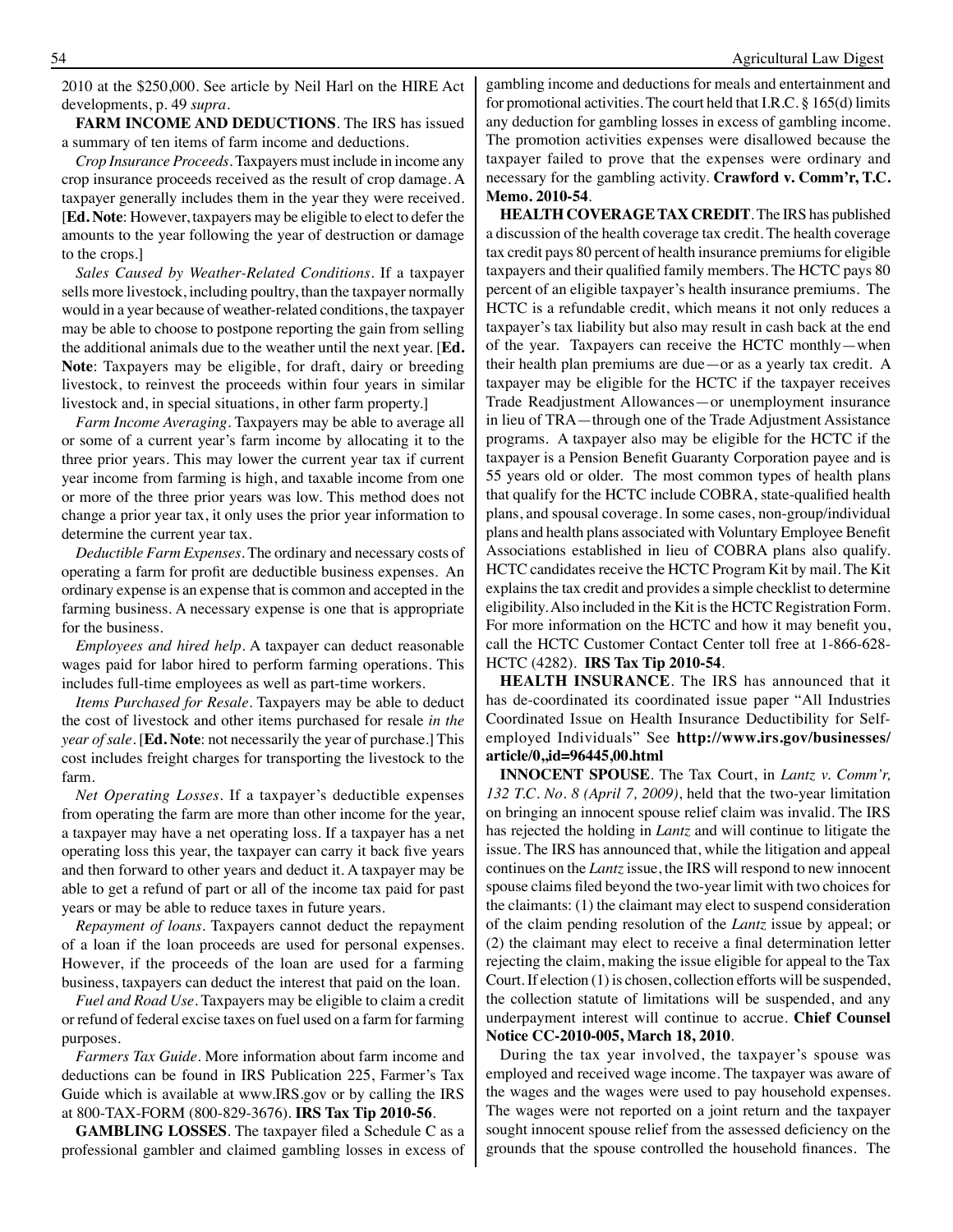court held that the taxpayer was not entitled to statutory innocent spouse relief because the taxpayer was aware of the wages. The court also held that the taxpayer was not entitled to equitable relief because the taxpayer benefited from the unreported income and failed to demonstrate that the spouse had agreed to be solely responsible for the taxes and that the payment of the taxes would be a financial hardship on the taxpayer. **Stewart v. Comm'r, T.C. Summary Op. 2010-31**.

**IRA**. The taxpayer owned an IRA and was diagnosed with multiple sclerosis. The disease forced the taxpayer to quit working and the taxpayer received social security disability benefits. The taxpayer received unequal, non-periodic payments from the IRA before reaching age 59 1/2. The IRS ruled that, under I.R.C. §  $72(t)(2)$ , the distributions were not subject to the 10 percent tax on early distributions. **Ltr. Rul. 201011036, Dec. 14, 2009**.

**LEGAL FEES**. The taxpayers, husband and wife, sold a rental property and used some of the proceeds to pay off a lien against the property which was filed by their attorney who had obtained a judgment against the taxpayers. The taxpayer claimed that the amount paid to the attorney reduced the gain on the sale of the property because the lien prevented them from transferring clear title. The court held that the judgment arose out of a case against the taxpayers; therefore, the judgment was a personal non-deductible expense which could not reduce the gain from the sale of the property. **Chow v. Comm'r, T.C. Memo. 2010-48**.

**PENALITES**. The IRS has published a discussion of return filing penalties. If a taxpayer does not file by the deadline, the taxpayer might face a failure-to-file penalty. If a taxpayer does not pay by the due date, the taxpayer could face a failure-to-pay penalty. The failure-to-file penalty is generally more than the failure-to-pay penalty. So if the taxpayer cannot pay all the taxes owed, the taxpayer should still file the tax return and explore other payment options in the meantime. The penalty for filing late is usually 5 percent of the unpaid taxes for each month or part of a month that a return is late. This penalty will not exceed 25 percent of unpaid taxes. If a taxpayer files a return more than 60 days after the due date or extended due date, the minimum penalty is the smaller of \$135 or 100 percent of the unpaid tax. The taxpayer will have to pay a failure-to-pay penalty of ½ of 1 percent of unpaid taxes for each month or part of a month after the due date that the taxes are not paid. This penalty can be as much as 25 percent of unpaid taxes. If a taxpayer filed an extension and paid at least 90 percent of the actual tax liability by the due date, the taxpayer will not be faced with a failure-to-pay penalty if the remaining balance is paid by the extended due date. If both the failure-to-file penalty and the failure-to-pay penalty apply in any month, the 5 percent failure-to-file penalty is reduced by the failure-to-pay penalty. However, if a taxpayer files a return more than 60 days after the due date or extended due date, the minimum penalty is the smaller of \$135 or 100% of the unpaid tax. The taxpayer will not have to pay a failure-to-file or failure-to-pay penalty if the taxpayer can show that the taxpayer failed to file or pay on time because of reasonable cause and not because of willful neglect. **IRS Tax Tip 2010-51**.

#### **PARTNERSHIPS**

ELECTION TO ADJUST PARTNERSHIP BASIS. A partner in the taxpayer partnership died during the tax year and the tax return preparer hired by the partnership failed to include the election to adjust the basis of partnership assets. The IRS granted the taxpayer an extension of time to file an amended return with the election. **Ltr. Rul. 201011004, Nov. 23, 2009**.

### **Safe Harbor interest rates**

|                                    |      | April 2010                           |      |      |
|------------------------------------|------|--------------------------------------|------|------|
|                                    |      | Annual Semi-annual Quarterly Monthly |      |      |
|                                    |      | Short-term                           |      |      |
| <b>AFR</b>                         | 0.67 | 0.67                                 | 0.67 | 0.67 |
| 110 percent AFR                    | 0.74 | 0.74                                 | 0.74 | 0.74 |
| 120 percent AFR                    | 0.80 | 0.80                                 | 0.80 | 0.80 |
| Mid-term                           |      |                                      |      |      |
| <b>AFR</b>                         | 2.70 | 2.68                                 | 2.67 | 2.67 |
| 110 percent AFR                    | 2.97 | 2.95                                 | 2.94 | 2.93 |
| 120 percent AFR                    | 3.25 | 3.22                                 | 3.21 | 3.20 |
| Long-term                          |      |                                      |      |      |
| <b>AFR</b>                         | 4.40 | 4.35                                 | 4.33 | 4.31 |
| 110 percent AFR                    | 4.85 | 4.79                                 | 4.76 | 4.74 |
| 120 percent AFR                    | 5.29 | 5.22                                 | 5.19 | 5.16 |
| Rev. Rul. 2010-11, I.R.B. 2010-14. |      |                                      |      |      |

#### **S CORPORATION**

SHAREHOLDER BASIS. The taxpayer was the sole shareholder of an S corporation which operated the taxpayer's law practice. The taxpayer had personally guaranteed a loan made to the corporation used to fund the business operations. The taxpayer claimed a share of the corporation's losses based on an increase in the taxpayer's basis in the taxpayer's stock in the corporation. In a later tax year, the taxpayer paid off the corporation's loan with personal funds. The court held that the mere guaranty of the corporation's loan was insufficient investment in the corporation to increase the taxpayer's basis in the taxpayer's stock; therefore, the loss was properly disallowed because the taxpayer did not prove any basis in the stock. **Weisberg v. Comm'r, T.C. Memo. 2010-55**.

**TAX RETURN PREPARERS**. The IRS has issued proposed regulations governing the identifying numbers to be used by tax return preparers on tax returns prepared for other taxpayers. Tax return preparers will need to apply and pay for a preparer tax identification number (PTIN) which may not be the preparer's social security number. In keeping with the announced program to register all tax return preparers who are not attorneys, CPAs, or enrolled agents, only those individuals and registered tax return preparers will be given PTINs. **75 Fed. Reg. 14539 (March 26, 2010**.

# **in the news**

**AGRICULTURAL CREDIT.** On March 18, 2010, the U.S. House of Representatives passed H.R. 3509, the Agricultural Credit Act of 2009. The legislation amends the Agricultural Credit Act of 1987 to authorize appropriations through 2015 for the state agricultural loan mediation programs. The programs, which are used in 32 states, provide grants to state mediation programs to help producers, creditors and other agencies address disputes involving various stakeholders in agricultural lending and credit. **The United State Agricultural & Food Law and Policy Blog, http://www.agandfoodlaw.com**.